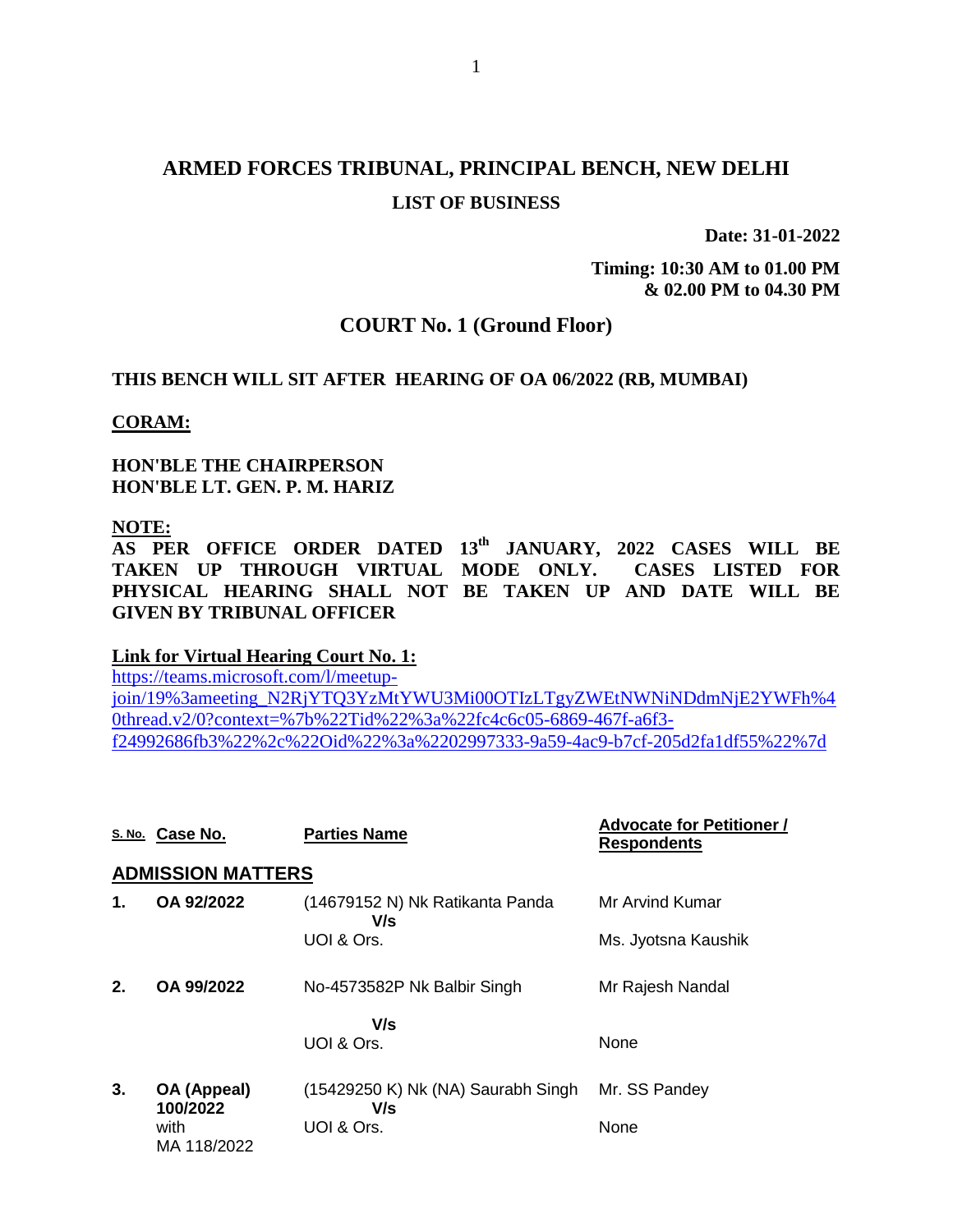## **MA (EXECUTION)**

| 4.          | MA 1908/2019<br>in.                 | IC-509191W Ex Lt Col Rajan Sawhney Mr. SS Pandey          |                                                     |
|-------------|-------------------------------------|-----------------------------------------------------------|-----------------------------------------------------|
|             | OA 124/2012                         | V/s<br>UOI & Ors                                          | Mr. Harish V Shankar                                |
| 5.          | MA 2606/2019<br>in.<br>OA 137/2018  | No 14416214K Ex Gnr Manmohan<br>Singh                     | Mr Indra Sen Singh / Abhishek<br>Singh              |
|             |                                     | V/s                                                       |                                                     |
|             |                                     | UOI & Ors                                                 | Mr Karan Singh Bhati, Sr CGSC                       |
| 6.          | MA 1401/2020<br>in.<br>OA 2113/2019 | Ex Sgt Chakkungal Prabhakaran<br>$(281741-A)$<br>V/s      | Ms. Pallavi Awasthi                                 |
|             |                                     | UOI & Ors.                                                | Mr. Satya Ranjan Swain                              |
| <b>WITH</b> |                                     |                                                           |                                                     |
| 7.          | <b>RA 11/2021</b><br>in.            | UOI & Ors.                                                | Mr. Satya Ranjan Swain                              |
|             | OA 2113/2019                        | V/s<br>Ex JWO Chakkungal Prabhakaran<br>(281741)          | Ms Pallavi Awasthi                                  |
| 8.          | MA 2578/2021<br>in<br>OA 1885/2021  | Priyanka Datta W/o Lt Col Pushpinder<br>Singh (IC 68591L) | Mr Ajay Sharma, Abhishek Raj<br>Sharma & J K Nayyar |

Mr. Satya Ranjan Swain for R 1- 6 and Ms. Astha Sharma &

Ors.for R-7

 **V/s** UOI & Ors

### **WITH**

| 9.          | RA 26/2021<br>in                   | UOI & Ors                                                         | Mr. Satya Ranjan Swain                              |
|-------------|------------------------------------|-------------------------------------------------------------------|-----------------------------------------------------|
|             | OA 1885/2021                       | V/s<br>Priyanka Datta W/o Lt Col Pushpinder<br>Singh (IC 68591L). | Mr Ajay Sharma & Ors.                               |
| <b>WITH</b> |                                    |                                                                   |                                                     |
| 10.         | MA 3073/2021<br>ın<br>OA 1885/2021 | Priyanka Datta W/o Lt Col Pushpinder<br>Singh (IC-68591L)         | Mr Aajy Sharma, Abhishek Raj<br>Sharma & J K Nayyar |
|             |                                    | V/s<br>UOI & Ors                                                  | Mr. Satya Ranjan Swain                              |
| 11.         | MA 2978/2021<br>in                 | Sgt KA Salim Sait (Retd) (No 601968)                              | Mr Manoj Kumar Gupta                                |
|             | OA 1154/2020                       | V/s<br>UOI & Ors                                                  | Ms. Suman Chauhan                                   |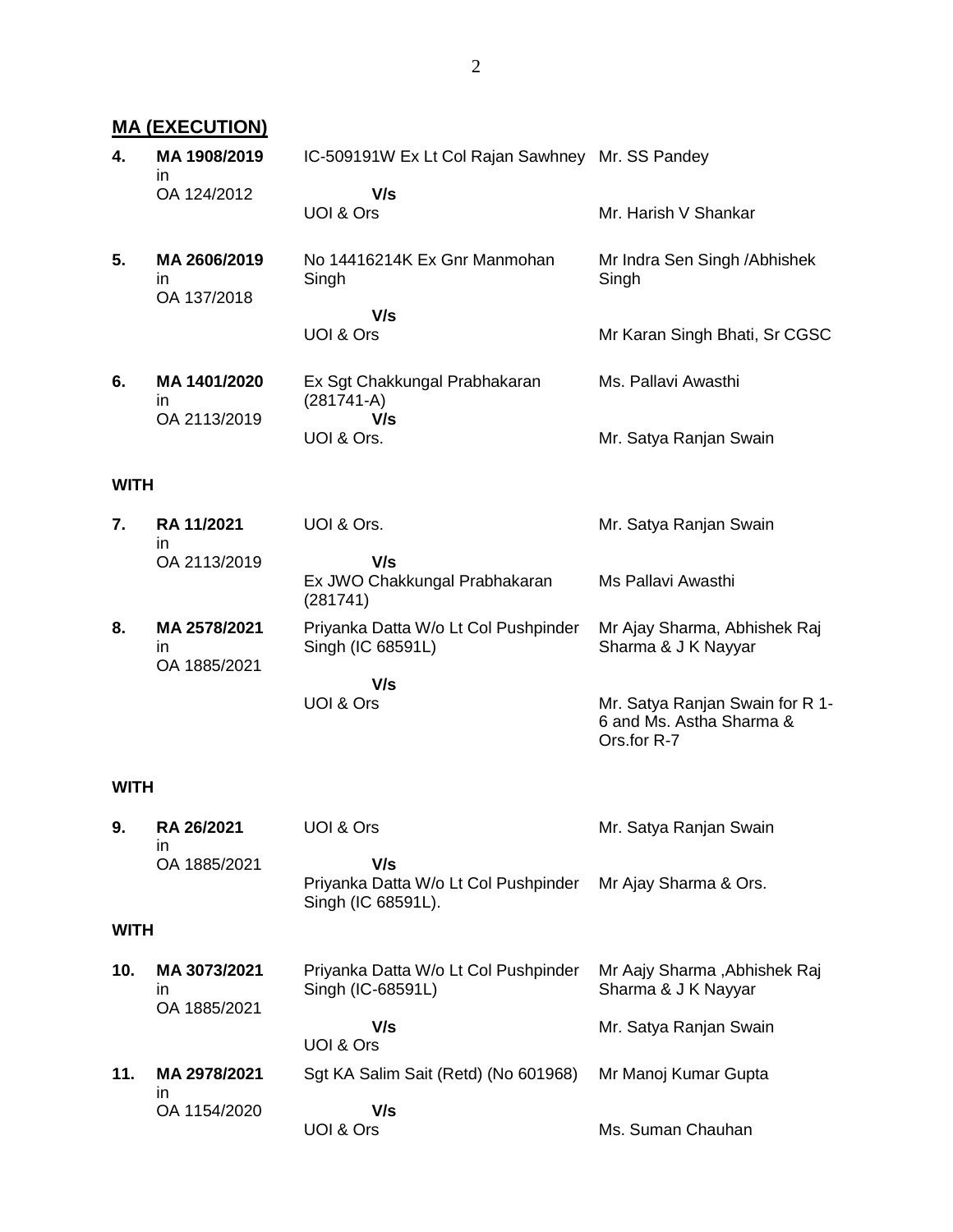| 12. | MA 3004/2021<br>ın               | Ex Nk Ashok Prasad Singh (Army No<br>14375784H) | Mr Bikrama Sah                                                                 |
|-----|----------------------------------|-------------------------------------------------|--------------------------------------------------------------------------------|
|     | OA 734/2021                      | V/s<br>UOI & Ors                                | Ms Jyotsna Kaushik                                                             |
|     | <b>MA (OTHERS)</b>               |                                                 |                                                                                |
| 13. | MA 2701/2021 &<br>MA 110/2022    | Ex Sgt V K Sharma (797443)<br>V/s               | <b>Mr Anand Kumar</b>                                                          |
|     | ın<br>OA (Appeal)<br>1047/2021   | UOI & Ors                                       | Mr. Anil Gautam                                                                |
| 14. | MA 3091/2021<br>ın               | NK Amiya Bhadra (Retd)                          | Mr Manoj Kumar Gupta                                                           |
|     | MA 706/2021<br>in<br>OA 692/2020 | V/s<br>UOI & Ors                                | Gp Capt Karan Singh Bhati Sr<br><b>CGSC and Mr Jitendra Kumar</b>              |
| 15. | MA 94/2022<br>ın<br>OA 1846/2019 | 4572818-M Ex L/Nk Kamble Rahul<br>Narsingh      | Mr Manoj Kr Gupta                                                              |
|     |                                  | V/s<br>UOI & Ors                                | Mr. J S Rawat                                                                  |
| 16. | MA 108/2022<br>ın                | Maj Gen Anil Kumar (V00398A)                    | Mr Indra Sen Singh                                                             |
|     | OA 2637/2021                     | V/s<br>UOI & Ors                                | None                                                                           |
|     | <b>Pleadings Not Complete</b>    |                                                 |                                                                                |
| 17. | OA 1955/2019<br>with             | Lt Cdr Satwinder Singh (No 52386 H)             | Mr Rajiv Manglik                                                               |
|     | MA 421/2020                      | V/s<br>UOI & Ors.                               | Gp Capt Karan Singh Bhati, Sr.<br>CGSC for R 1-4, & Ms. Seema<br>Singh for R-5 |
| 18. | OA 358/2021<br>with              | Maj Desai Prajakta Hemant (44382-P)             | Ms Archana Ramesh                                                              |
|     | MA 439/2021                      | V/s<br>UOI & Ors.                               | Dr Vijendra Singh Mahndiyan for<br>R 1-3, None for R-4                         |
| 19. | OA 855/2021<br>with              | (14625674 W) Hav Driver (MT) Ramaz<br>Ali       | Mr R K Tripathi                                                                |
|     | MA 1998/2021                     | V/s<br>UOI & Ors.                               | Mr. Prabodh Kumar                                                              |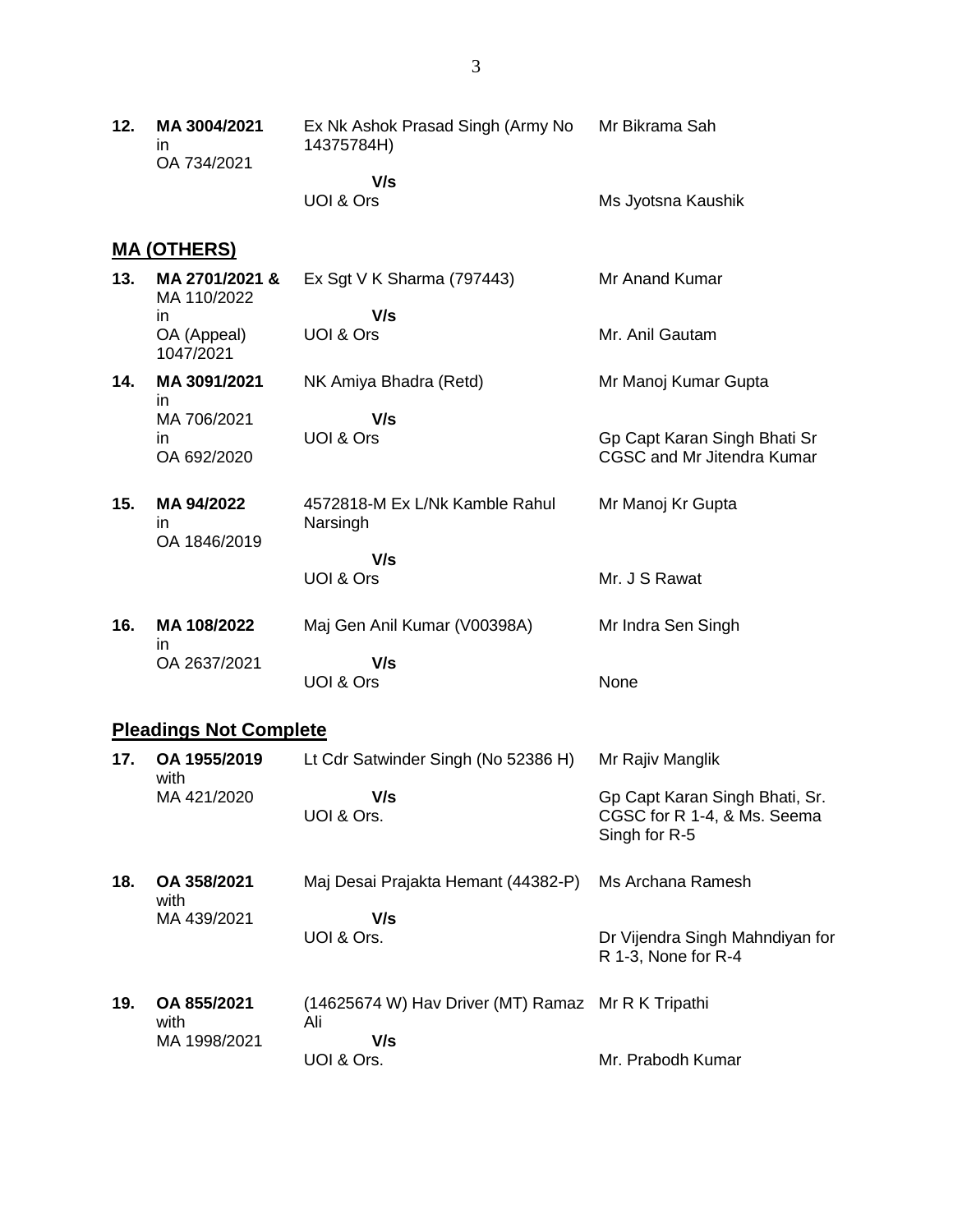| 20.         | OA 2021/2021             | Hav Shri Ram Pandey (10505239-M)         | Ms Archana Ramesh                                                                                            |
|-------------|--------------------------|------------------------------------------|--------------------------------------------------------------------------------------------------------------|
|             |                          | V/s<br>UOI & Ors.                        | Mr. D K Sabat                                                                                                |
|             | <b>FOR FINAL HEARING</b> |                                          |                                                                                                              |
| 21.         | OA 466/2017              | Sub/Clk Sarvottam Kumar (Retd.)          | Mr. H S Tiwari, Niyati Arun,<br>Somya & S S Pandey                                                           |
|             |                          | V/s<br>UOI & Ors.                        | Dr Vijendra Singh Mahndiyan for<br>R 1-3, for R-4 - in person                                                |
| 22.         | OA 1861/2017<br>with     | No.800965 Ex-NC(E)T Anil Kumar<br>Sharma | Mr Yogesh Kumar                                                                                              |
|             | MA 1400/2017             | V/s                                      |                                                                                                              |
|             |                          | UOI & Ors.                               | Dr. Vijendra Singh Mahndiyan                                                                                 |
| 23.         | OA 940/2019              | No. 13759187-F Hav Nepal Chhatria        | Mr. Virender Singh Kadian                                                                                    |
|             |                          | V/s<br>UOI & Ors.                        | Dr. Vijendra Singh Mahndiyan                                                                                 |
| 24.         | OA 588/2020<br>with      | IC-51562A Col Rajbir Singh               | Mr Anand Shankar Jha                                                                                         |
|             | MA 722/2020              | V/s<br>UOI & Ors.                        | Mr Harish V Shankar for R 1-3 &<br>Mr. Santosh Pandey for R-4                                                |
| <b>WITH</b> |                          |                                          |                                                                                                              |
| 25.         | OA 994/2020              | IC-51263F Col D K Tyagi, SM              | Mr Indra Sen Singh/Abhishek<br>Singh                                                                         |
|             |                          | V/s<br>UOI & Ors.                        | Dr. Vijendra Singh Mahndiyan for<br>R 1-3, Mr Santosh Pandey for R-<br>4 & Mr Anand Shankar Jha for<br>$R-5$ |
| 26.         | OA 677/2021<br>with      | (MS-17522 M) Maj Bhavna Verma            | Mr S S Pandey & Associates                                                                                   |
|             | MA 1371/2021             | V/s<br>UOI & Ors.                        | Mr Anil Gautam                                                                                               |
| 27.         | OA 1050/2021             | (TA-42552 N) Capt Rajib Phukan           | Mr S S Pandey & Associates                                                                                   |
|             |                          | V/s<br>UOI & Ors.                        | Dr. Vijendra Singh Mahndiyan                                                                                 |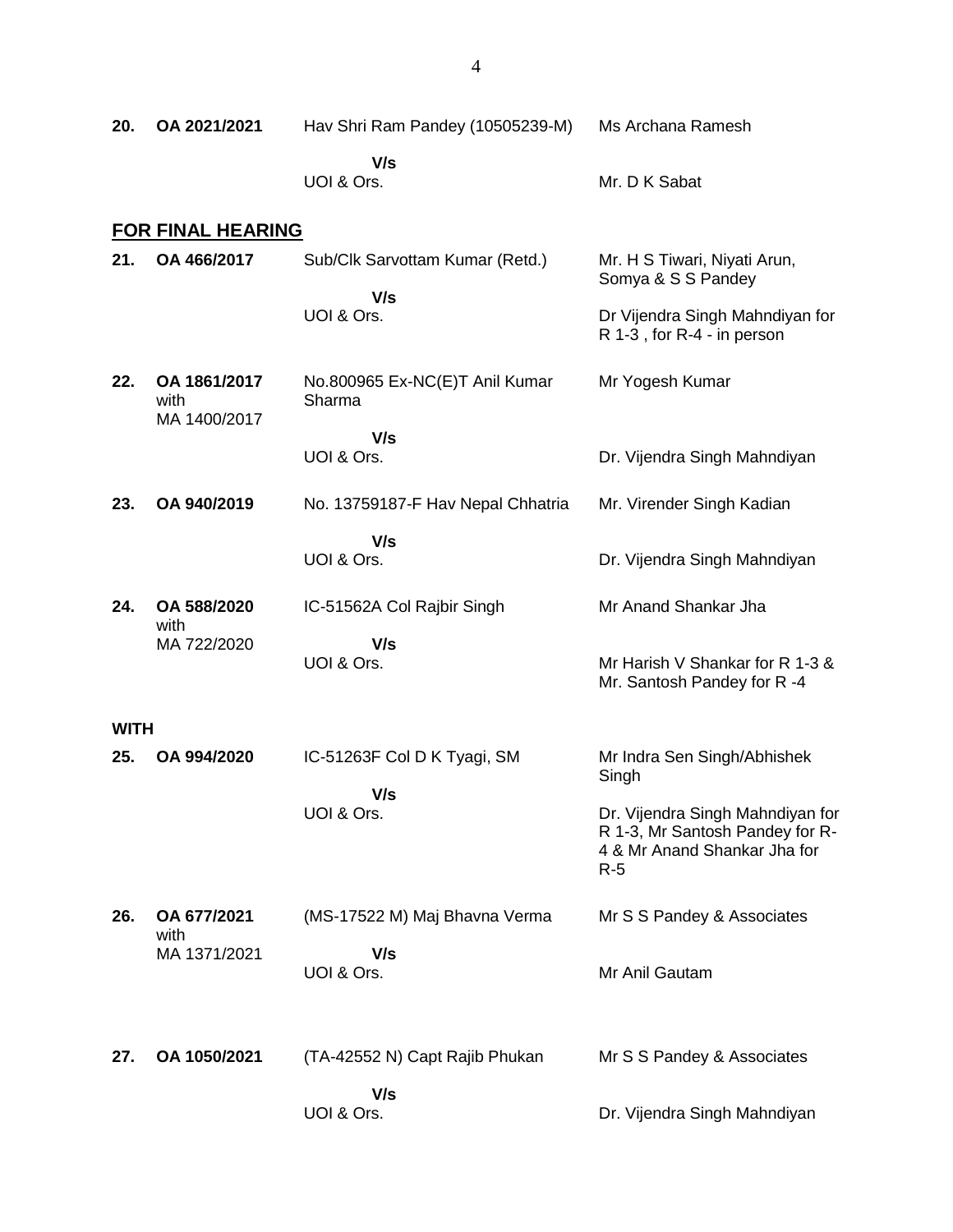| 28.         | OA (Appeal)<br>2232/2021         | Shri Hari Shankar Tiwari (JC 696415F<br>Ex Sub Maj) & Ors. | Mr Anand Kumar, Akshit Anand<br>& Rajan Agarwal |
|-------------|----------------------------------|------------------------------------------------------------|-------------------------------------------------|
|             |                                  | V/s<br>UOI & Ors.                                          | Gp Capt Karan Singh Bhati, Sr<br>CGSC           |
| <b>WITH</b> |                                  |                                                            |                                                 |
| 29.         | OA (Appeal)<br>2444/2021         | Hav D.P. Sharma (15412489-W)                               | Mr Ajit Kakkar & Associates                     |
|             |                                  | V/s<br>UOI & Ors.                                          | Gp Capt Karan Singh Bhati, Sr<br><b>CGSC</b>    |
| <b>WITH</b> |                                  |                                                            |                                                 |
| 30.         | OA (Appeal)<br>2386/2021         | Nk Dhadhal Surendra Kumar J<br>(15442357 X)                | Mr Ajit Kakkar & Associates                     |
|             |                                  | V/s<br>UOI & Ors.                                          | Gp Cpat Karan Singh Bhati, Sr<br><b>CGSC</b>    |
|             |                                  | PHYSICAL HEARING MATTERS AT 02:00 PM                       |                                                 |
|             | FOR FINAL HEARING                |                                                            |                                                 |
| 31.         | OA 1020/2017                     | Lt Col N Kanwar                                            | Mr. Anil Bakshi                                 |
|             |                                  | V/s<br>UOI & Ors.                                          | Dr Vijendra Singh Mahndiyan                     |
|             | <b>MATTERS FROM REGULAR LIST</b> |                                                            |                                                 |
| 32.         | OA 1950/2017                     | IC-37371A Maj Gen Ashok Kumar                              | Mr. S S Pandey, H S Tiwari, R K                 |

(Retd.)  **V/s** UOI & Ors. Sharma,Somya, Ankita Pradhan Mr Karan Singh Bhati, Sr CGSC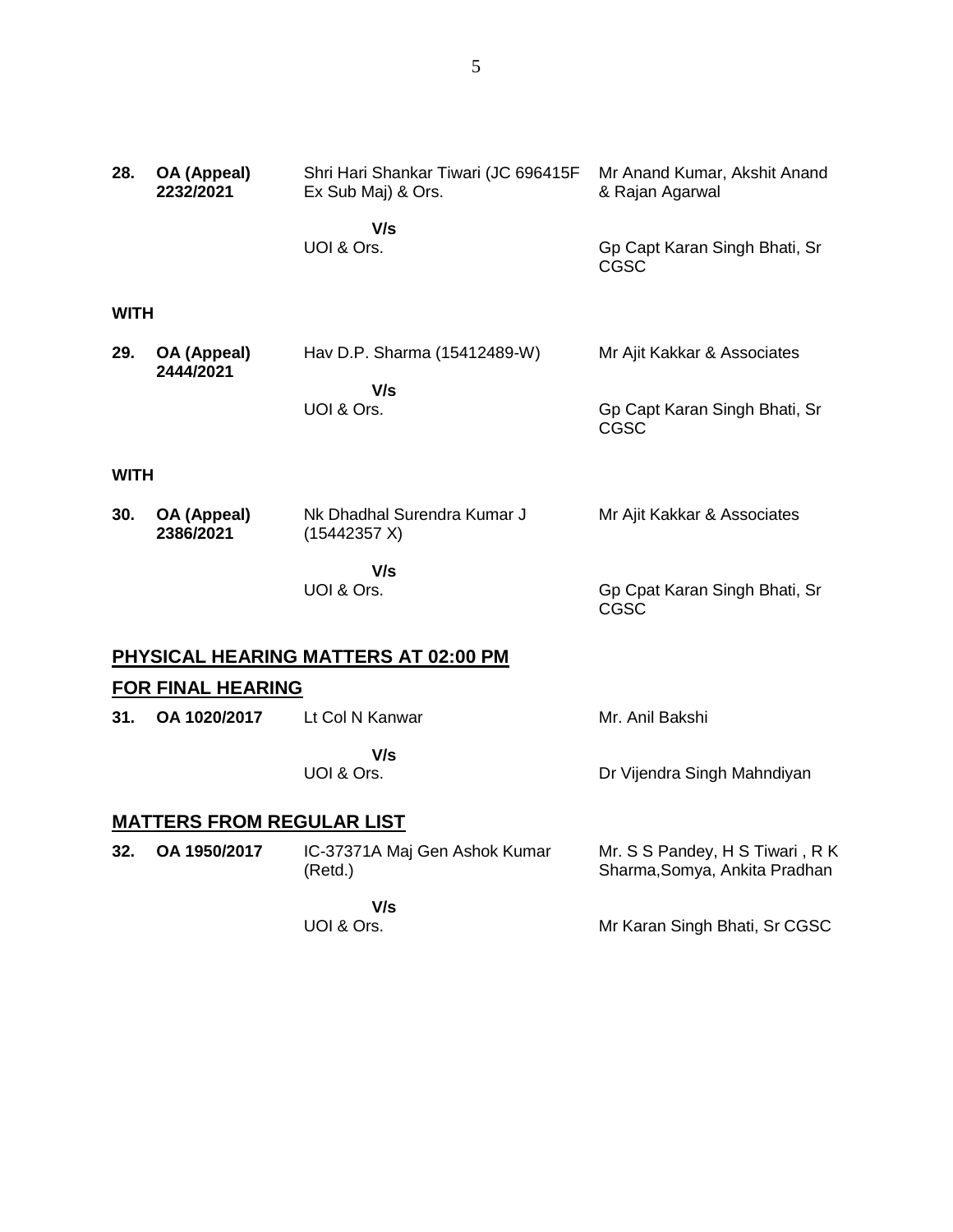# **ARMED FORCES TRIBUNAL, PRINCIPAL BENCH, NEW DELHI LIST OF BUSINESS**

**Date: 31-01-2022**

**Timing: 11:00 AM**

### **PRINCIPAL REGISTRAR COURT**

### **PRINCIPAL REGISTRAR COURT WILL SIT FROM 12.00 NOON TO 1.00 PM**

### **THE FOLLOWING CASES SHALL BE TAKEN THROUGH VIRTUAL HEARING**

### **Link for Virtual Hearing Principal Registrar Court:**

<https://aftpb.webex.com/meet/vcaftpb>

|    | S. No. Case No.                     | <b>Parties Name</b>                            | <b>Advocate for Petitioner /</b><br><b>Respondents</b> |
|----|-------------------------------------|------------------------------------------------|--------------------------------------------------------|
|    | <b>Pleadings Complete</b>           |                                                |                                                        |
| 1. | OA 1665/2021<br>with<br>MA 111/2022 | (639297 T) HFO Hardeen Ram<br>Baswana (Retd)   | Mr Ramniwas Bansal                                     |
|    |                                     | V/s                                            |                                                        |
|    |                                     | UOI & Ors.                                     | Mr. K K Tyagi                                          |
| 2. | OA 1672/2021<br>with<br>MA 112/2022 | (628589 R) MWO (HFO) Tek Chand<br>Joshi (Retd) | Mr AK Chaudhary                                        |
|    |                                     | V/s<br>UOI & Ors.                              | Ms. Jyotsna Kaushik                                    |
| 3. | OA 1687/2021                        | Wg Cdr Sanchita Singh (Retd) (28879)           | Mr Baljeet Singh & Deepika<br>Sheron                   |
|    |                                     | V/s                                            |                                                        |
|    |                                     | UOI & Ors.                                     | Dr. Vijendra Singh Mahndiyan                           |
| 4. | OA 1692/2021<br>with                | Ex CHME Sumit Kumar (126508 W)                 | Mr Praveen Kumar                                       |
|    | MA 1639/2021                        | V/s                                            |                                                        |
|    |                                     | UOI & Ors.                                     | Mr. Arvind Patel                                       |
| 5. | OA 1697/2021                        | HFO Banshidhar Gairola (Retd) (No<br>672796 G) | Mr Ramniwas Bansal                                     |
|    |                                     | V/s<br>UOI & Ors.                              | Dr. Vijendra Singh Mahndiyan                           |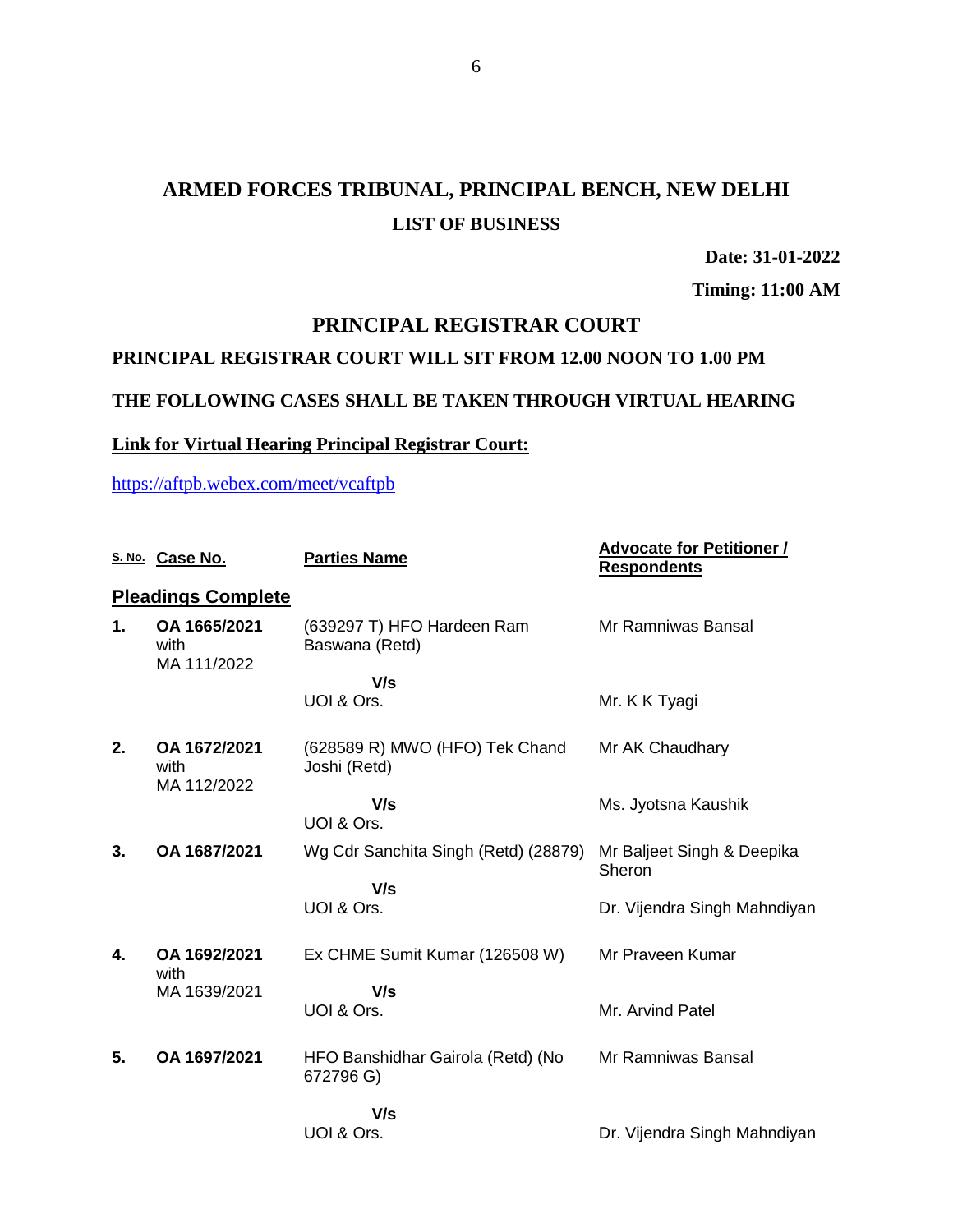**Pleadings Not Complete**

| 6.  | OA 1568/2021                         | (792302) Sgt Santosh Kumar (Retd)                              | Mr Vikas Kochar                                 |
|-----|--------------------------------------|----------------------------------------------------------------|-------------------------------------------------|
|     |                                      | V/s<br>UOI & Ors.                                              | Mr. Arvind Patel                                |
| 7.  | OA 1618/2021                         | Ex HFO Shriom Sharma (628129 S)                                | Mr Virender Singh Kadian                        |
|     |                                      | V/s<br>UOI & Ors.                                              | Mr. Satya Ranjan Swain                          |
| 8.  | OA 1621/2021                         | (703283) MWO RC Shukla Clk Accts                               | Mr Manoj Kumar Gupta                            |
|     |                                      | V/s<br>UOI & Ors.                                              | None                                            |
| 9.  | OA 1640/2021<br>with<br>MA 1597/2021 | Ex JWO Bipina Bihari Behera (624360- Mr Kritendra Tiwari<br>K) |                                                 |
|     |                                      | V/s<br>UOI & Ors.                                              | Mr. V Pattabhi Ram                              |
| 10. | OA 1641/2021<br>with<br>MA 1598/2021 | Ex Sgt Pramod Kumar Sharma<br>(718005 H)<br>V/s                | Mr Kritendra Tiwari                             |
|     |                                      | UOI & Ors.                                                     | Mr. Satya Ranjan Swain                          |
| 11. | OA 1643/2021<br>with                 | Sgt Manas Ranjan Kaunri (Retd) (No<br>795118)                  | Mr Vikas Kochar                                 |
|     | MA 1600/2021                         | V/s<br>UOI & Ors.                                              | Gp Capt Karan Singh Bhati, Sr<br>CGSC           |
| 12. | OA 1644/2021                         | Ex CPO M Suresh Kumar Yadav (No<br>175022 B)                   | Mr Ved Prakash & Devendra<br>Kumar              |
|     |                                      | V/s<br>UOI & Ors.                                              | Mr. Shyam Narayan                               |
| 13. | OA 1645/2021                         | Ex PO AOF Rajeev Raj Singh (212816)<br>Z)                      | Mr Ved Prakash & Mr Devendra<br>Kumar           |
|     |                                      | V/s<br>UOI & Ors.                                              | Ms. Suman Chauhan                               |
| 14. | OA 1646/2021                         | (IC-43830 K) Col Benny Sebastian<br>(Retd)                     | Mr Jasman Singh Sethi (DM<br>Juris Consultants) |
|     |                                      | V/s<br>UOI & Ors.                                              | Mr. V Pattabhi Ram                              |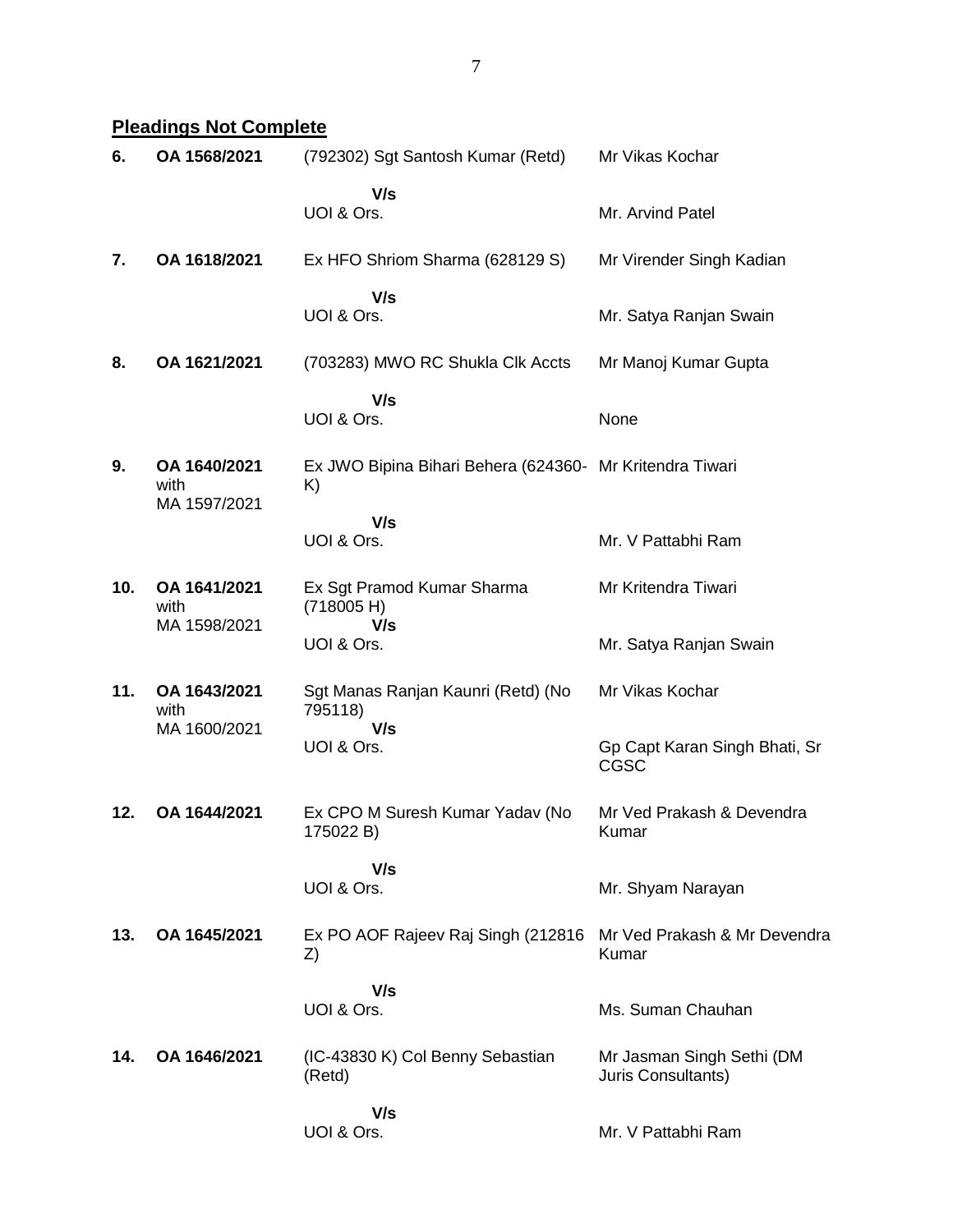**15. OA 1648/2021** with MA 1602/2021 Ex Ld Rajveer Singh (1065361 H)  **V/s** UOI & Ors. Mr Virender Singh Kadian Mr. K K Tyagi **16. OA 1650/2021** with MA 1603/2021 Hfl Ranjit Kumar Singh Retd (661010)  **V/s** UOI & Ors. Mr Manoj Kumar Gupta Mr. Ashok Chaitanya **17. OA 1651/2021** with MA 1604/2021 Cdr P Rama Rao (Retd) (88131-Y)  **V/s** UOI & Ors. Mr Ved Prakash & Devendra Kumar Mr. Y P Singh **18. OA 1653/2021** with MA 1606/2021 Ex Sgt Shiv Kumar Jaiswal (No 768855)  **V/s** UOI & Ors. Mr Virender Singh Kadian Mr. K K Tyagi **19. OA 1654/2021** Ex HFO Ranbir Singh (671692)  **V/s** UOI & Ors. Mr Baljeet Singh & Deepika **Sheoran** Mr. Rajesh Kumar Das **20. OA 1655/2021** with MA 1607/2021 Ex JWO Harekrushna Sahoo (No 681464 K)  **V/s** UOI & Ors. Mr Kritendra Tiwari Mr. Y P Singh **21. OA 1657/2021** with MA 1609/2021 Ex Hav Surendra Singh (14595958-H)  **V/s** UOI & Ors. Mr Ved Prakash & Devendra Kumar Mr. V Pattabhi Ram **22. OA 1659/2021** with MA 1611/2021 MWO (HFO) Ram Briksha Ram (Retd) Mr AK Chaudhary (No 665028 L)  **V/s** UOI & Ors. Mr. Rajeev Kumar **23. OA 1661/2021** Wg Cdr Swachha Salil Panda (Retd) (Service No 23251)  **V/s** UOI & Ors. Mr Baljeet Singh & Deepika Sheoran Mr. Neeraj, Sr CGSC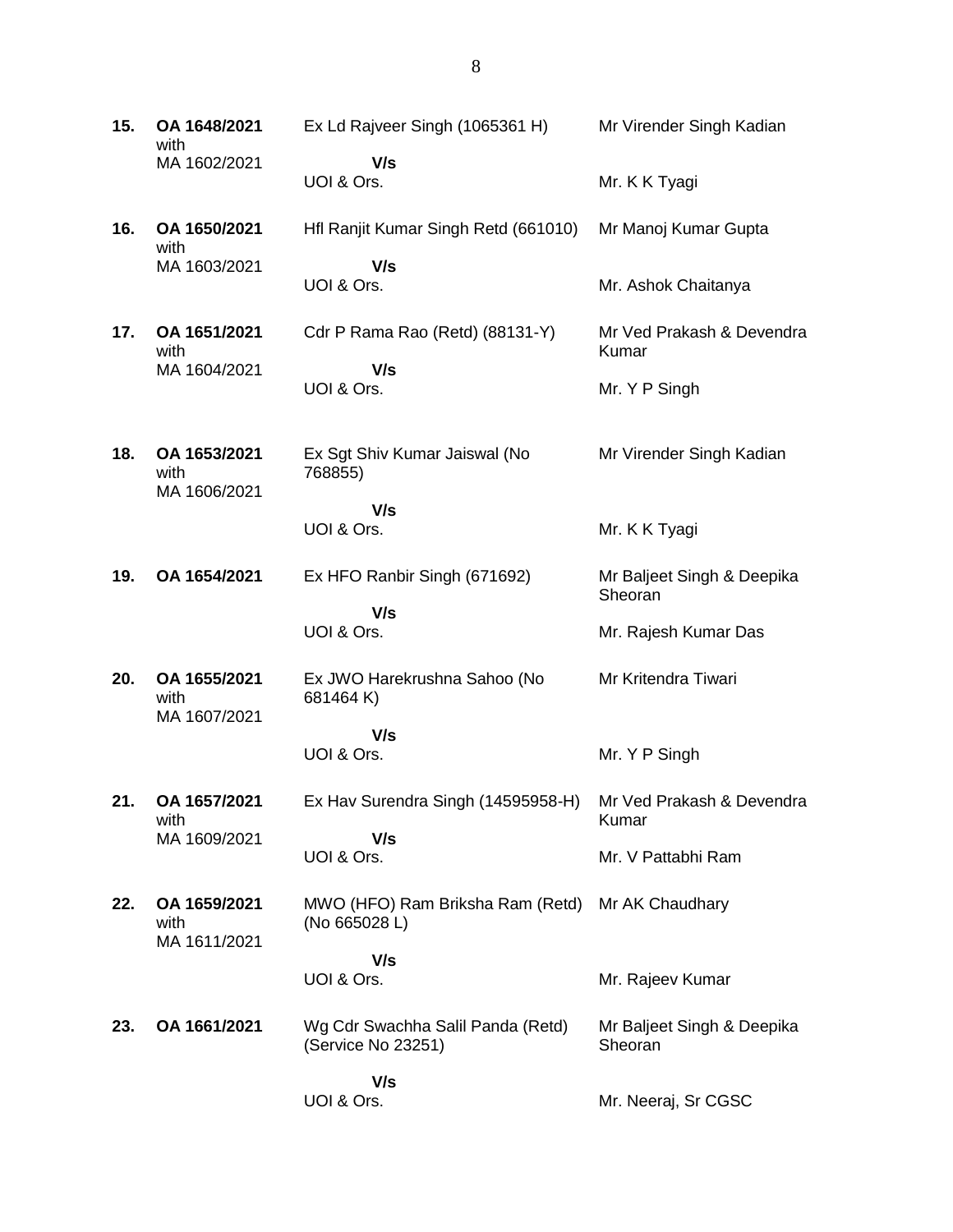| 24. | OA 1662/2021                         | Lt Col Sanjoy Brata Roy (Retd) (IC<br>23938A)    | Mr Shakti Chand Jaidwal                      |
|-----|--------------------------------------|--------------------------------------------------|----------------------------------------------|
|     |                                      | V/s<br>UOI & Ors.                                | Mr. Neeraj, Sr CGSC                          |
| 25. | OA 1669/2021<br>with                 | Ex Sep Anil Kumar (10405991-N)                   | Mr Mohan Kumar & Associates                  |
|     | MA 1623/2021                         | V/s<br>UOI & Ors.                                | Ms. Suman Chauhan                            |
| 26. | OA 1671/2021<br>with<br>MA 1625/2021 | Ex Hav Ram Kishore (Army Nos<br>1073709F)        | Mr Bikrama Sah                               |
|     |                                      | V/s<br>UOI & Ors.                                | Mr. Prabodh Kumar                            |
| 27. | OA 1673/2021                         | JC-377778 X Sub (JENE) Deepak<br>Kumar           | Mr SS Pandey                                 |
|     |                                      | V/s<br>UOI & Ors.                                | Mr. Satya Ranjan Swain                       |
|     |                                      |                                                  |                                              |
| 28. | OA 1674/2021                         | JC-763101P Sub/M Tech (Comn)<br>Ravinder         | Mr S S Pandey & Associates                   |
|     |                                      | V/s<br>UOI & Ors.                                | Gp Capt Karan Singh Bhati, Sr<br><b>CGSC</b> |
| 29. | OA 1680/2021                         | Cdr Kailash Chandra Behera (Retd)<br>$(89524-N)$ | Mr K R Verma                                 |
|     |                                      | V/s                                              |                                              |
|     |                                      |                                                  |                                              |
|     |                                      | UOI & Ors.                                       | Mr. Neeraj, Sr CGSC                          |
| 30. | OA 1681/2021                         | (684066 F) WO Gokul Ram Jat (Retd)               | Mr Ramniwas Bansal                           |
|     |                                      | V/s<br>UOI & Ors.                                | Mr. Waize Ali Noor                           |
| 31. | OA 1683/2021                         | Ex L COM (EW) Jagparvesh (213330-<br>T)          | Mr Ved Prakash & Devendra<br>Kumar           |
|     |                                      | V/s<br>UOI & Ors.                                | Mr. Satya Ranjan Swain                       |
| 32. | OA 1684/2021                         | Gp Capt Dharamveer Singh Gahlaut<br>(Retd) 19523 | Mr Baljeet Singh & Ms Deepika<br>Sheoran     |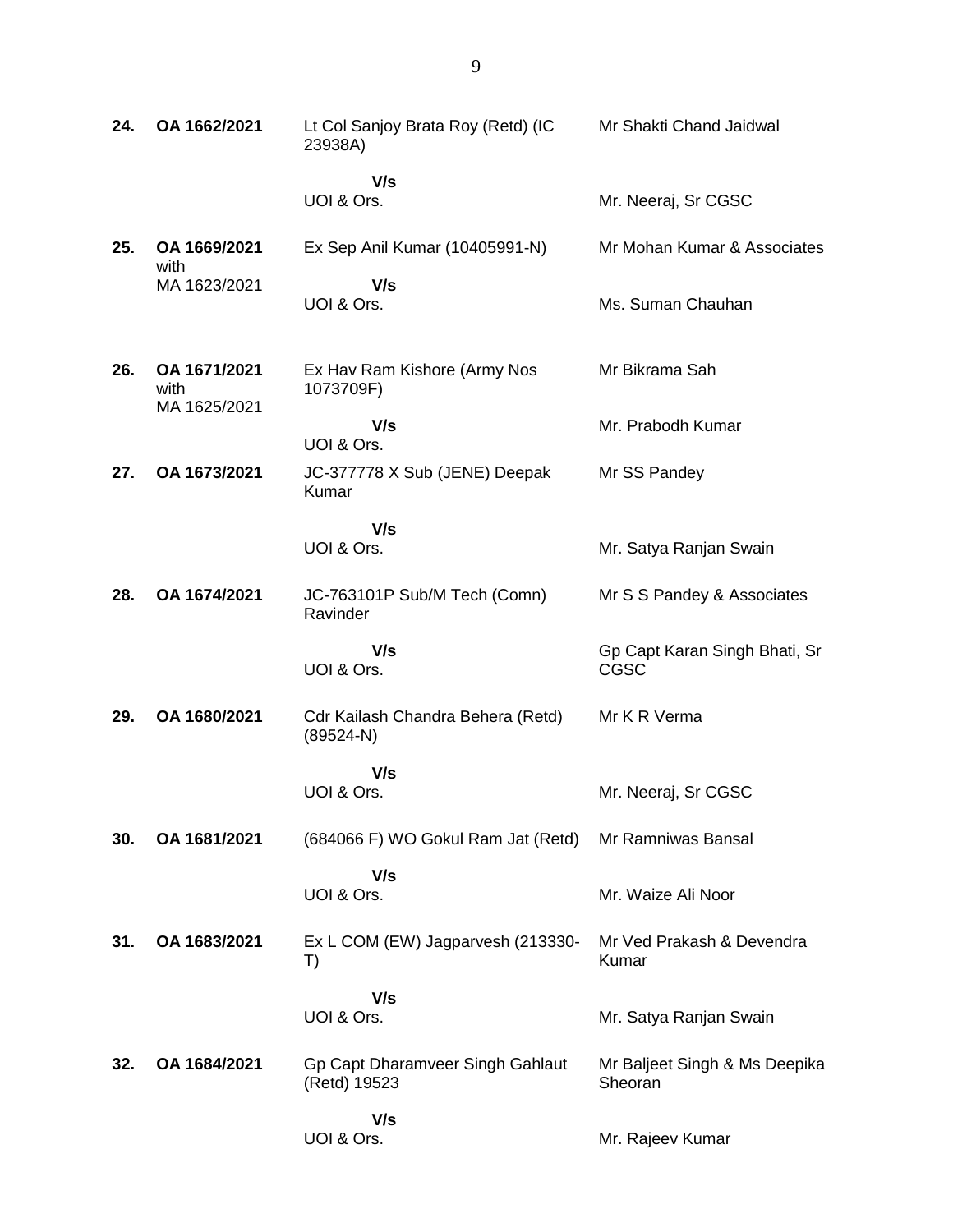| 33. | OA 1688/2021                         | Sub Narendra Singh Bhandari (Retd)<br>(JC 530689X)   | Mr S S Pandey & Associates             |
|-----|--------------------------------------|------------------------------------------------------|----------------------------------------|
|     |                                      | V/s<br>UOI & Ors.                                    | Mr. Neeraj, Sr CGSC                    |
| 34. | OA 1690/2021                         | MWO Dhagla Ram Mundel (Retd)<br>$(624824-A)$         | Mr Ramniwas Bansal                     |
|     |                                      | V/s<br>UOI & Ors.                                    | Mr. K K Tyagi                          |
| 35. | OA 1691/2021<br>with                 | No 242235B Ex Sgt Fateh Singh<br>Chauhan             | Mr Virender Singh Kadian               |
|     | MA 1638/2021                         | V/s<br>UOI & Ors.                                    | Dr. Vijendra Singh Mahndiyan           |
| 36. | OA 1693/2021<br>with                 | IC-47126L Col Praveen Mathur (Retd)                  | Mr Indra Sen Singh/Kirtika<br>Chhatwal |
|     | MA 1650/2021                         | V/s<br>UOI & Ors.                                    | Mr. Harish V Shankar                   |
|     | <b>Final Opportunities</b>           |                                                      |                                        |
| 37. | OA 2100/2021<br>with                 | Ex Nk Rajesh Kumar (14819765N)                       | Mr V S Kadian                          |
|     | MA 2189/2021                         | V/s<br>UOI & Ors.                                    | Ms. Barkha Babbar                      |
| 38. | OA 2106/2021<br>with                 | Ex Hav Dev Karan Singh (2993531 K)                   | Mr Virender Singh Kadian               |
|     | MA 2209/2021                         | V/s<br>UOI & Ors.                                    | Mr. Arvind Kumar                       |
| 39. | OA 2108/2021<br>with<br>MA 2211/2021 | Bimla Devi Widow of Late Rfn Hari<br>Ram (2852960)   | Mr Ram Niwas Buri                      |
|     |                                      | V/s<br>UOI & Ors.                                    | Ms. Jyotsna Kaushik                    |
|     |                                      | <b>First Time Listed For Completion Of Pleadings</b> |                                        |
| 40. | OA 1022/2021<br>with                 | (4267668 Y) Hav Sureshwar Prasad<br>Yadav            | Mr U S Maurya                          |
|     | MA 989/2021                          | V/s<br>UOI & Ors.                                    | Mr. J S Yadav                          |
| 41. | OA 2599/2021<br>with                 | JWO Rachit Gupta (Retd) (777376-H)                   | Mr V C Shukla & Raj Kumar              |
|     | MA 2736/2021                         | V/s                                                  |                                        |

Ms Barkha Babbar

UOI & Ors.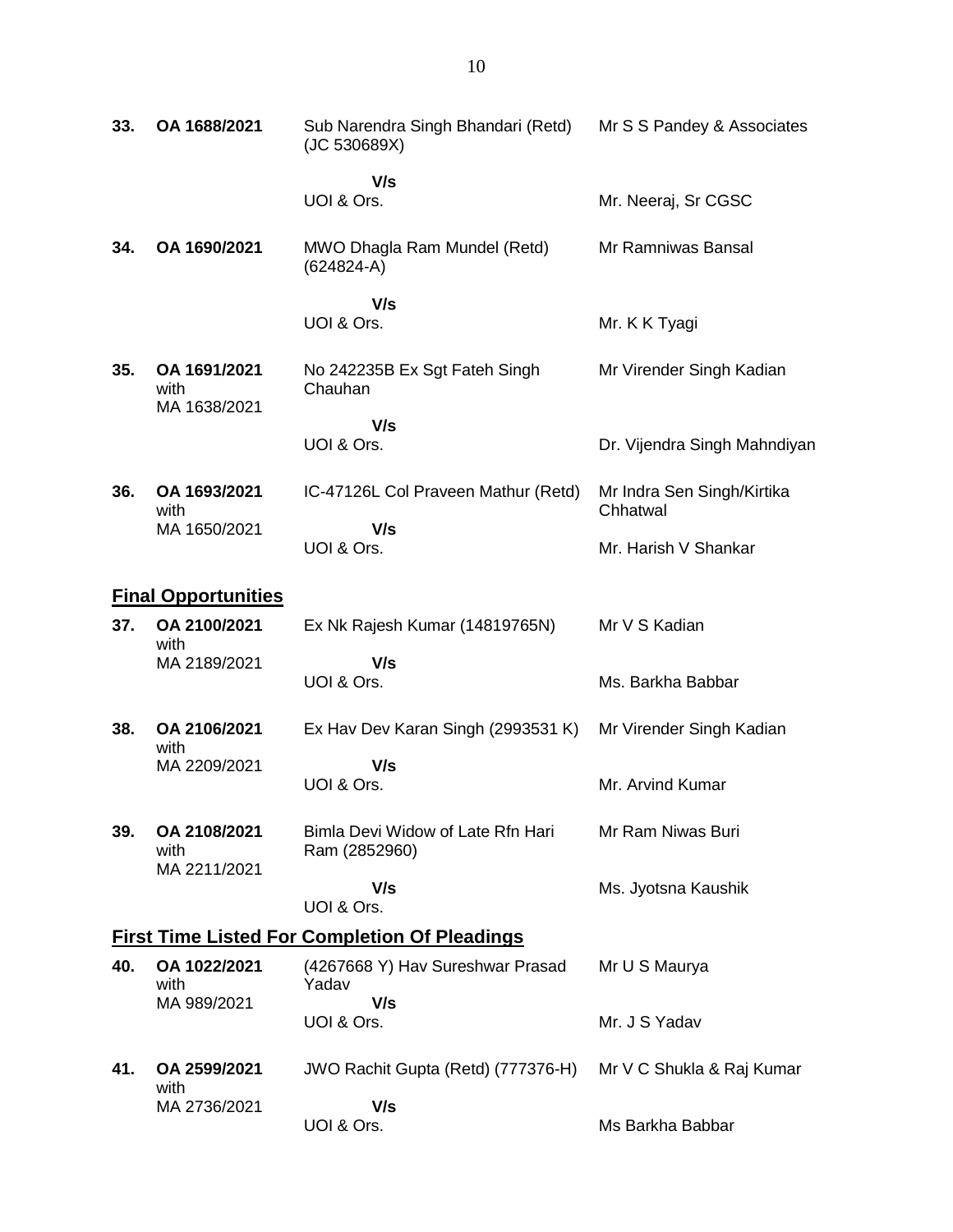| 42. | OA 2642/2021                         | Lt Col Ravi Kumar (Retd) (IC 56450 K)                          | Mr Indra Sen Singh, Rahul Vyas<br>& Ms Kirtika Chhatwal |
|-----|--------------------------------------|----------------------------------------------------------------|---------------------------------------------------------|
|     |                                      | V/s<br>UOI & Ors.                                              | Mr. V Pattabhi Ram                                      |
| 43. | OA 2760/2021<br>with<br>MA 2942/2021 | Ex Gunner Subhash Chandra<br>(1269121 M)<br>V/s                | Mr R K Kumar & Mr B T Kaul                              |
|     |                                      | UOI & Ors.                                                     | Mr Arvind Patel                                         |
| 44. | OA 2773/2021<br>with<br>MA 2961/2021 | Smt Bhavari Devi Wd/o (6495793 P)<br>Late Ex Sep Lichhman Puri | Mr Virender Singh Kadian                                |
|     |                                      | V/s<br>UOI & Ors.                                              | Ms Jyotsna Kaushik                                      |
| 45. | OA 2775/2021                         | LT Col Haridasan V (RETD) (SL<br>04270M)                       | Mr. K R Verma                                           |
|     |                                      | V/s<br>UOI & Ors.                                              | Ms Suman Chauhan                                        |
| 46. | OA 2776/2021<br>with                 | (2674668) Hav Suresh Singh (Retd)                              | Mr Manoj Kumar Gupta & Mr<br>Prem Prakash               |
|     | MA 2970/2021                         | V/s<br>UOI & Ors.                                              | Mr Rajesh Kumar Das                                     |
| 47. | OA 2779/2021<br>with                 | (JC 379387 L) Sub (JENE) Raj Kumar                             | Mr J P Sharma & Associates                              |
|     | MA 2971/2021                         | V/s<br>UOI & Ors.                                              | Mr Harish V Shankar                                     |
| 48. | OA 2780/2021                         | Ex CH ERA Himanshu Vershney<br>(129338 A)                      | Mr Ved Prakash & Devendra<br>Kumar                      |
|     |                                      | V/s<br>UOI & Ors.                                              | None                                                    |
| 49. | OA 2783/2021                         | (IC 41185 F) Maj Gen Sanjeev Jain<br>(Retd)                    | Mr Ajit Kakkar & Associates                             |
|     |                                      | V/s<br>UOI & Ors.                                              | Mr Ashok Chaitanya                                      |
| 50. | OA 2784/2021                         | Mukesh Kumar Singh (Ex Sgt 780884-<br>G)                       | Mr Omprakash Kr Srivastava &<br>Rajesh Kumar            |
|     |                                      | V/s<br>UOI & Ors.                                              | Mr Shyam Narayan                                        |